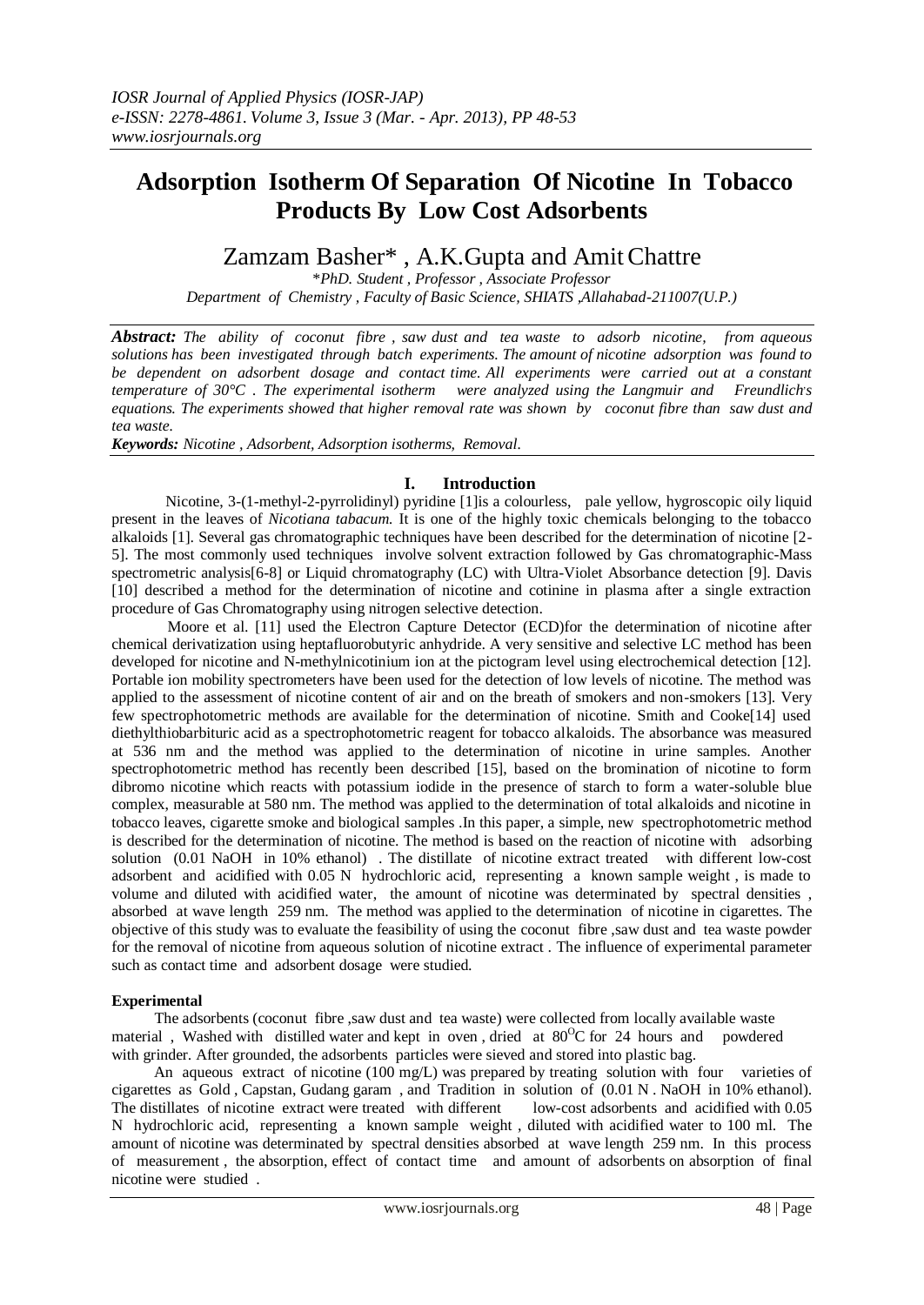Adsorption experiments were performed by contacting 2 g of each adsorbents with 100 ml of an acidified aqueous extract of nicotine at 1, 2, 3, 6 and 8 hour at room temperature  $(30^{\circ}C)$ . The remaining concentration of nicotine in each sample after adsorption at different time intervals were determined by UV-Vis spectrophotometer, (PD-3000 UV) after filtering the adsorbent with Whatman filter paper No. 40 (to make it adsorbent free). The nicotine concentration retained in the adsorbent phase was calculated according to formula given below:

 $q = (C_i - C_f)$  V/W

where  $C_i$  and  $C_f$  are the initial and equilibrium concentrations (mg/L) of nicotine in solution respectively; *V* is the volume (ml); and *W* is the mass (g) of the adsorbent.

#### **II. Results and Discussion**

 Adsorption of nicotine was measured at given contact time of four different cigarettes . From Fig 1 to 3 the plot revealed that the rate of percent nicotine removal is higher at the beginning. This is probably due to larger surface area of the adsorbents being available at beginning for the adsorption of nicotine. Most of the nicotine removal was attained after about 360 min of shaking time in different adsorbents at all concentrations. On increasing the contact time, the increase in nicotine was observed . Most of the nicotine removal was attained by coconut fibre and saw dust, while minimum removal of nicotine was attained by using waste tea leaves .The result showed that the coconut fibre and saw dust had more efficiency than waste tea leaves adsorbents to remove nicotine in cigarettes . Coconut fibre had a higher mechanical strength as adsorbent or withstand higher stretching energy Coconut fibres are reported as most ductile and energy absorbent material has similar findings has been reported by (**Majid Ali,2011).**



**Figure 1:**The nicotine adsorption capacity of four cigarettes by Coconut fibre .



**Figure 2:**The nicotine adsorption capacity of four cigarettes by Saw dust.



**Figure 3:** The nicotine adsorption capacity of four cigarettes by Tea waste.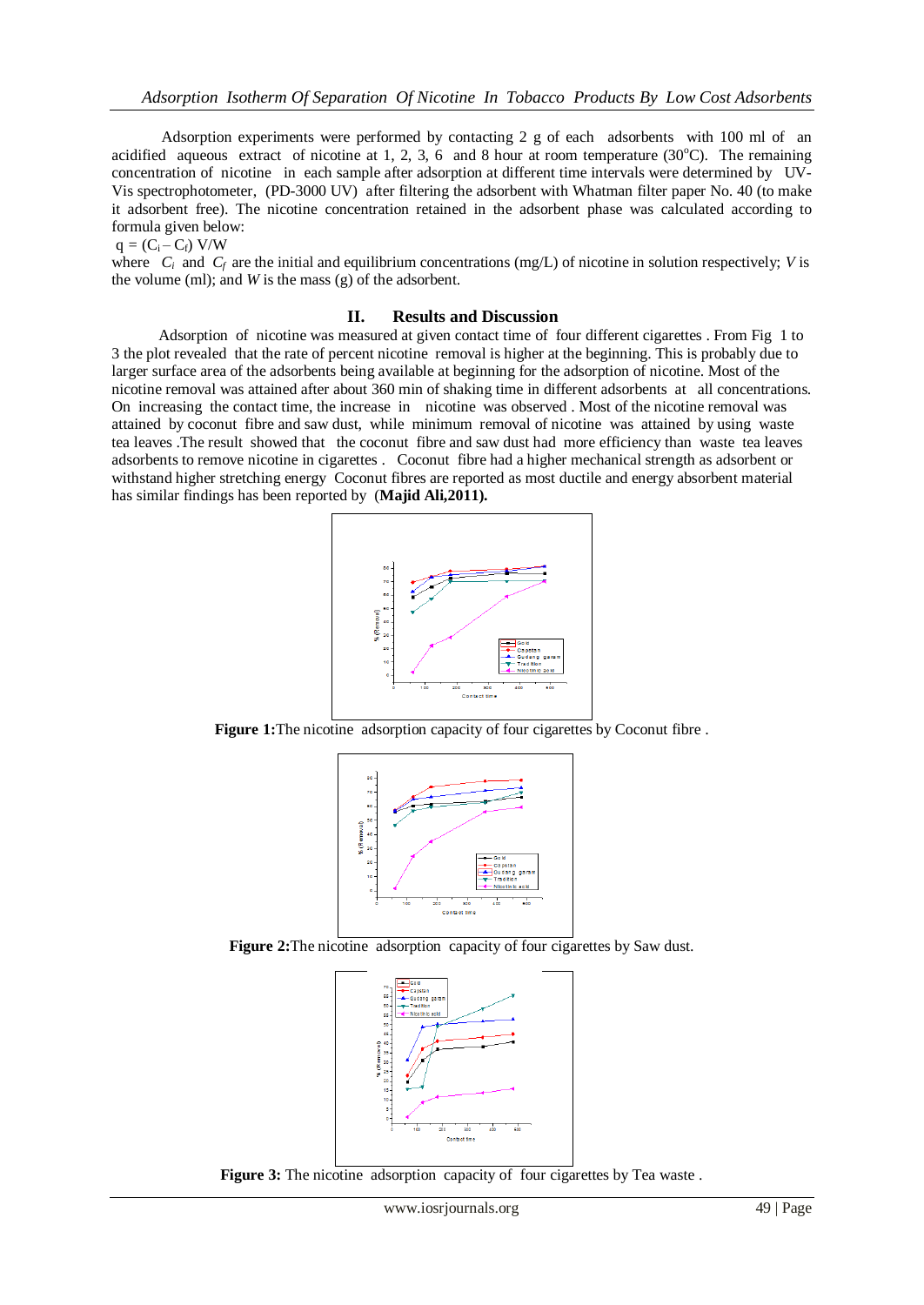The effect of the adsorbent dose was studied at room temperature  $(30^{\circ}C)$  on varying the sorbent amounts of each adsorbent from 0.5 to 2.25 g. Figures from 4 to 6 showed that the adsorption of nicotine increases rapidly with increase in the amount of the adsorbent due to greater availability of the surface area at higher concentration of the adsorbent. A significant increase in uptake was observed when the dose was increased from 0.5 to 2.25 g. Further addition of the adsorbent beyond this did not cause any significant change in the adsorption. This may be due to overlapping of adsorption sites, as a result of overcrowding of adsorbent particles [16]. From the results, it is revealed that within a certain range of nicotine solution, the percentage of nicotine adsorption on the surface of adsorbent is determined by the sorption capacity of the adsorbent.



**Figure 4:**The nicotine adsorption capacity of four cigarettes by Coconut fibre .



**Figure** 5: The nicotine adsorption capacity of four cigarettes by Saw dust.



Figure 6: The nicotine adsorption capacity of four cigarettes by Tea waste.

 Adsorption isotherms are mathematical models that describe the distribution of the adsorbate species among liquid and adsorbent, based on a set of assumptions that this in are mainly related to the heterogeneity/homogeneity of adsorbents, the type of coverage and possibility of interaction between the adsorbate species. Adsorption data are usually described by adsorption isotherms, such as Langmuir and Freundlich's isotherms. These isotherms relate nicotine uptake per unit mass of adsorbent,  $q$ , to the equilibrium adsorbate concentration in the bulk fluid phase *Cf*.

The Langmuir model [17, 18] is based on the assumption that the maximum adsorption occurs when a saturated monolayer of solute molecules is present on the adsorbent surface, the energy of adsorption was constant and there was no migration of adsorbate molecules in the surface plane. The Langmuir isotherm is given by formula:

 $q = q_{max}$  bc<sub>f</sub>/ 1+bc<sub>f</sub>

The constants in the Langmuir isotherm can be determined by plotting (1/*q* ) versus (1/ *Cf*) and making use of above equation may be rewritten as: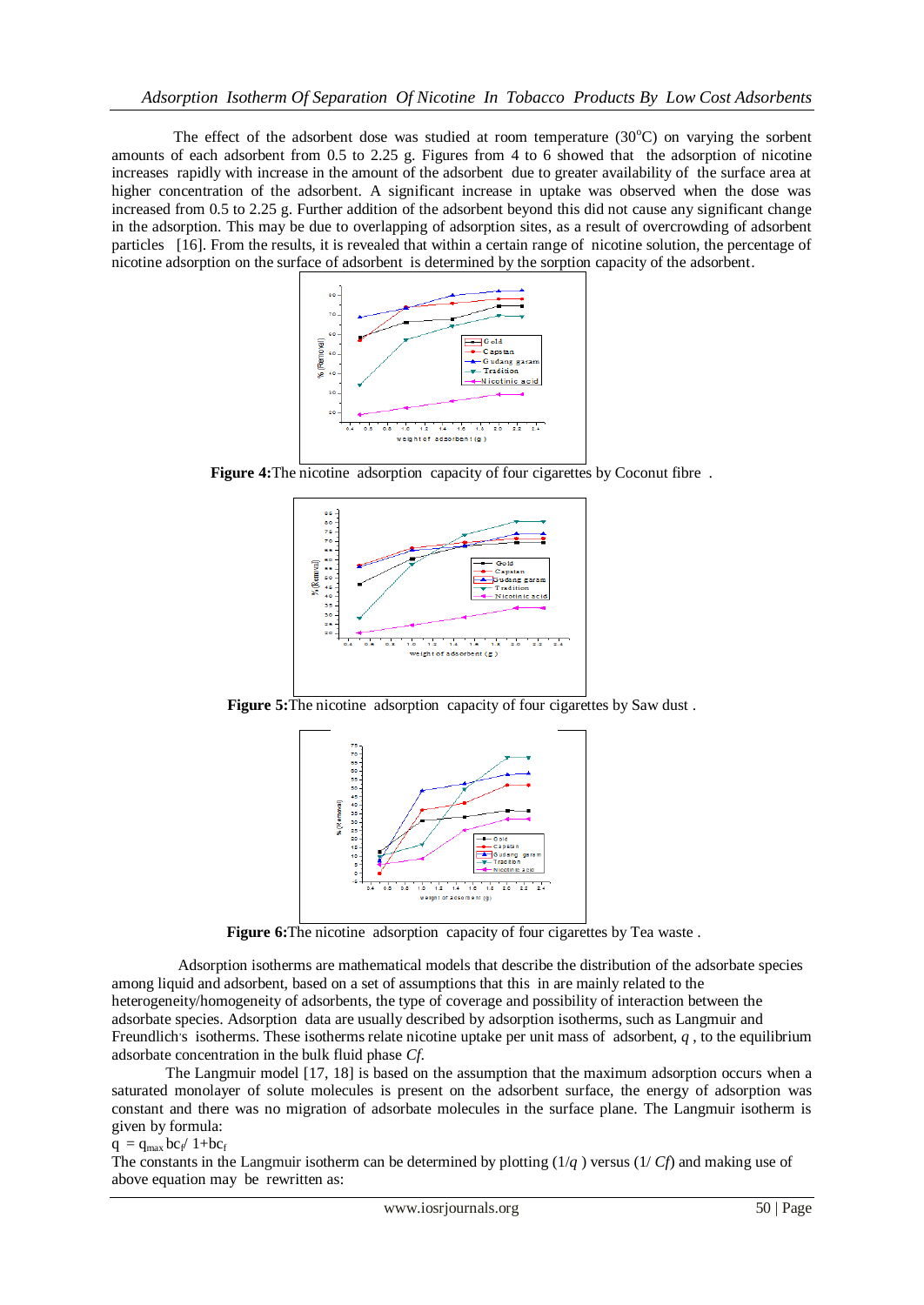$1/q = 1/c_f(1/q_{max} b) + (1/q_{max})$ 

 $q_{max}$  and *b* can be determined from the linear plot of 1/  $q_e$  versus 1/  $c_e$ , where,  $q_{max}$  and *b* are the Langmuir constants, representing the maximum adsorption capacity for the solid phase loading and the energy constant related to the heat of adsorption respectively. It can be seen from Fig. 7 to 9 that the isotherm data fits the Langmuir equation well ( $R^2$ =0.739). The values of  $q_{max}$  and *b* were determined from the figures and were found to be 2.04,1.88, 0.80 mg/g and 1.63 ,1.75, 0.36 L/mg, respectively.



Figure 7: Langmuir's isotherm plot for nicotine in cigarette which adsorbed by Coconut fibre.



Figure 8: Langmuir's isotherm plot for nicotine in cigarette which adsorbed by Saw dust.



Figure 9: Langmuir's isotherm plot for nicotine in cigarette which adsorbed by Tea waste. The Freundlich isotherm model [17, 19] is an empirical relationship describing the adsorption of solutes from a liquid to a solid surface and assumes that different sites with several adsorption energies that are involved. Freundlich adsorption isotherm is relationship between the amounts of nicotine adsorbed per unit mass of adsorbent *q*, and the concentration of the nicotine at equilibrium *Cf are* as followes: q  $=$   $k_f$   $c_f$ <sup>1/n</sup>

Where ,  $k_f$  stands for adsorption capacity and *n* for adsorption intensity. Logarithmic form of Eq (4) can be written as follows:

Log  $q = \log (k_f c_f^{1/n})$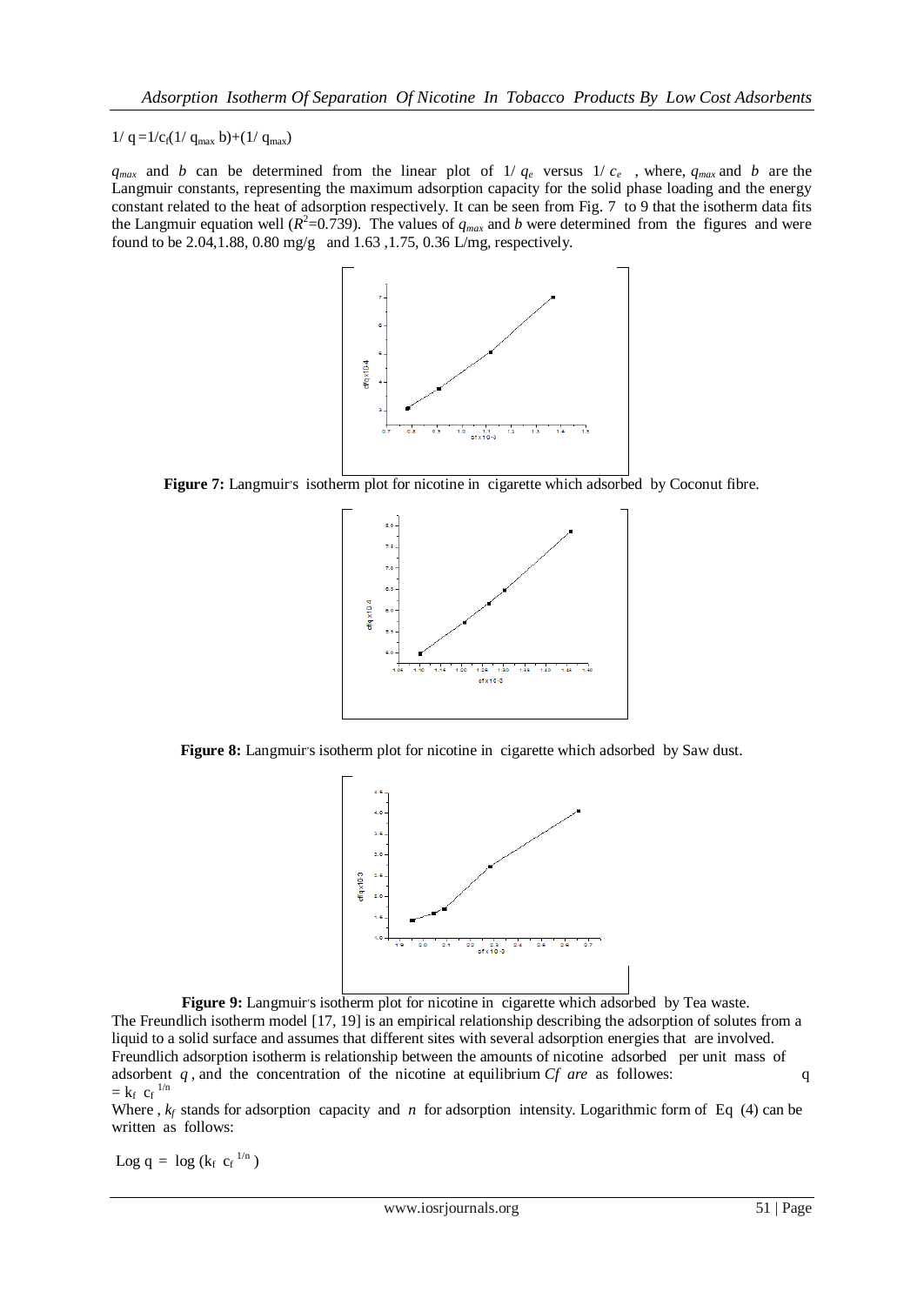where, *Kf* and *n* are the Freundlich constants, the characteristics of the system. *Kf* and *n* are the indicators of the adsorption capacity and adsorption intensity, respectively. The ability of Freundlich model to fit the experimental data was examined. In this case, the plot of log *Ce* v/s. log *q* was employed to generate the intercept value of *Kf* and the slope of *n*. The data portraited in Fig. 10 to 12 envisages that the Freundlich constants *Kf* and *n* were found to be 2.51, 2.24 , 1.77 and 2.7, 1.9, 0.1 respectively. The magnitudes of *Kf* and *n*  show easy separation of nicotine from the aqueous solution and indicate favourable adsorption. The intercept *Kf*  value is an indication of the adsorption capacity of the adsorbent; the slope 1/*n* indicates the effect of concentration on the adsorption capacity and represents adsorption intensity. The data given in Table 1, *n* value was found high enough for separation. The Freundlich isotherm is more widely used but provides no information on the monolayer adsorption capacity in contrast to the Langmuir's model. Freundlich isotherm fitted well with the correlation coefficient of 0.729.



Figure 10: Freundlich's isotherm plot for nicotine in cigarette which adsorbed by Coconut fibre.



Figure 11: Freundlich's isotherm plot for nicotine in cigarette which adsorbed by Saw dust.



Figure 12: Freundlich's isotherm plot for nicotine in cigarette which adsorbed by Tea waste.

**Table 1:** Constants of Isotherm Models for Adsorption of Nicotine from aqueous solution of gold cigarette.

|                                        | Langmuir             |                      | Freundlich           |                   |
|----------------------------------------|----------------------|----------------------|----------------------|-------------------|
| Adsorbent                              | $q_{max}$            | b                    | k£                   | n                 |
| Coconut fibre<br>Saw dust<br>Tea waste | 2.04<br>1.88<br>0.80 | 1.63<br>1.75<br>0.36 | 2.51<br>2.24<br>1.77 | 2.7<br>1.9<br>0.1 |